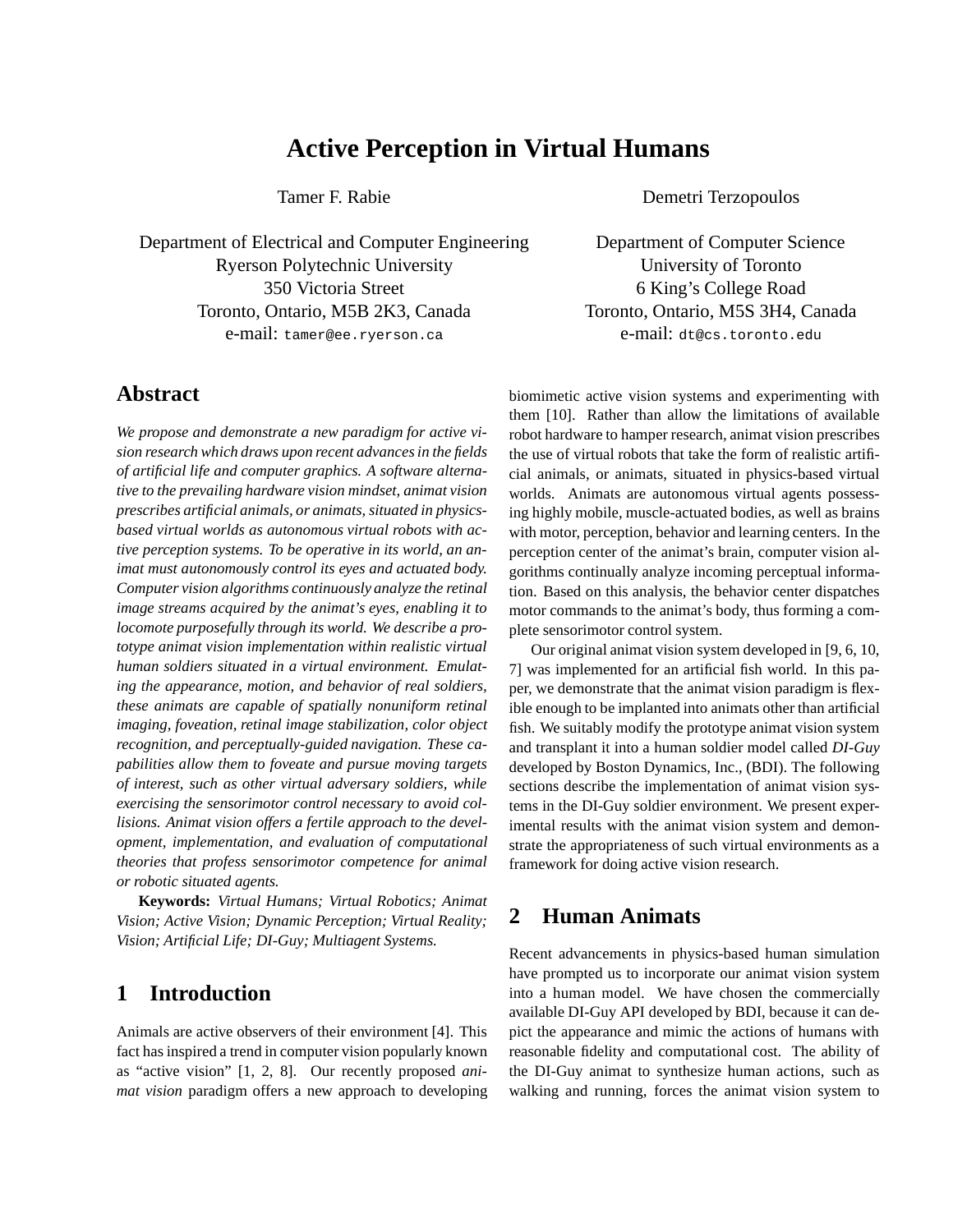contend with dynamics similar to those of real human bodies. Such dynamics are absent when wheel-driven hardware lab robots are used as platforms for active vision research. Hopefully our animat vision approach will foster the development of active vision systems that better approximate those responsible for human vision.

### **2.1 The DI-Guy Animat**

DI-Guy is a software library for integrating life-like human characters into real-time simulated environments [5]. Each character moves realistically, and responds to simple motor commands, locomoting about the environment as directed. DI-Guy animates each character automatically so an animator is not needed. Even when switching from one activity to another, a DI-Guy makes seamless transitions and moves naturally like a real person. DI-Guy has a well documented API that allows users to specify characters, select uniforms and equipment, and control actions. The software comes with fully textured models at multiple levels of detail for efficient rendering (see figure 1-b), a motion library, and a high-performance real-time motion engine based on motion capture technology. The original DI-Guy character is a soldier portraying dismounted infantry for military simulations (Fig. 1-a). It synthesizes authentic military behavior based on the motions of trained soldiers. The system has fully textured multiresolution models, several uniforms (Battle Dress, Desert Camouflage, Land Warrior II, etc.), weapons (M16, AK47, M203) and a variety of auxiliary equipment (gas mask, backpack, canteen, bayonet, etc.).

The DI-Guy software includes a variety of other characters in addition to soldiers: Flight deck crew (FDC-Guy), landing signal officers, and airplane captains (Fig. 1-c). Civilian male and female pedestrians (PED-Guy) who stand, stroll, stride and strut, and sit around having a conversation (e.g., Fig. 1-d). Chem/Bio characters (CB-Guy) who wear gas masks, and display the effects of fatigue and toxic exposure (Fig. 1-e,f), and several athletes such as gymnasts, joggers, baseball and football players (Fig. 1-g,h).

#### **2.2 Programming DI-Guy**

DI-Guy offers a simple programming interface [3]. Basic calls in the DI-Guy API are:

- diguy initialize(): Initializes the environment and preloads geometry and motion data.
- diguy create(): Creates a DI-Guy character with default type, location and activity.
- diguy set action(): Set desired action.
- diguy set desired speed(): Specify speed and heading.
- diguy set path(): Specify path for character to follow.
- diguy destroy(): Remove character from scene.
- $\bullet$  diguy\_set\_gaze(): Set the  $(\theta_\text{\tiny head}, \phi_\text{\tiny head})$  gaze angles for turning character's head.
- diguy set orientation(): Set steering angle  $\theta_{\text{steer}}$  with respect to forward direction to steer character left and right.

DI-Guy actions include: stand, walk, jog, go prone, walk backwards, kneel, walk crouched, crawl, aim, fire weapon, and die. The DI-Guy coordinate system is right-handed, with the positive  $Y$ -axis pointing forward and the positive <sup>Z</sup>-axis pointing upward. A character standing at the origin with zero orientation faces in the positive Y direction, with the positive  $X$ -axis to its right, and the positive <sup>Z</sup>-axis starting on the ground between the feet and extending up through the head.

# **3 Animat Vision in DI-Guy**

The basic functionality of the animat vision system, which is described in detail in [10] for the artificial fish animat, starts with binocular perspective projection of the color 3D world onto the animat's 2D retinas. Retinal imaging is accomplished by photorealistic graphics rendering of the world from the animat's point of view. This projection respects occlusion relationships among objects. It forms spatially variant visual fields with high resolution foveas and progressively lower resolution peripheries. Based on an analysis of the incoming color retinal image stream, the visual center of the animat's brain supplies saccade control signals to its eyes to stabilize the visual fields during locomotion, to attend to interesting targets based on color, and to keep moving targets fixated. The animat is thus able to approach and track other virtual targets visually.

To incorporate the animat vision system into the DI-Guy soldier, the position of the eyes must be located on the graphics model of the character's head. An API call, diguy get full base position(), that returns the exact  $(x, y, z)$  location in meters from the origin of a point on the character's pelvis was provided by the library. This point is the root of the character's graphics hierarchy. The API also returns the exact orientation angle,  $\theta_{\text{steer}}$ , in degrees counter-clockwise from the positive <sup>Y</sup> direction.

Given that a character at a scale of 1.0 is about 1.83 meters in height [3], and knowing the offsets from the root point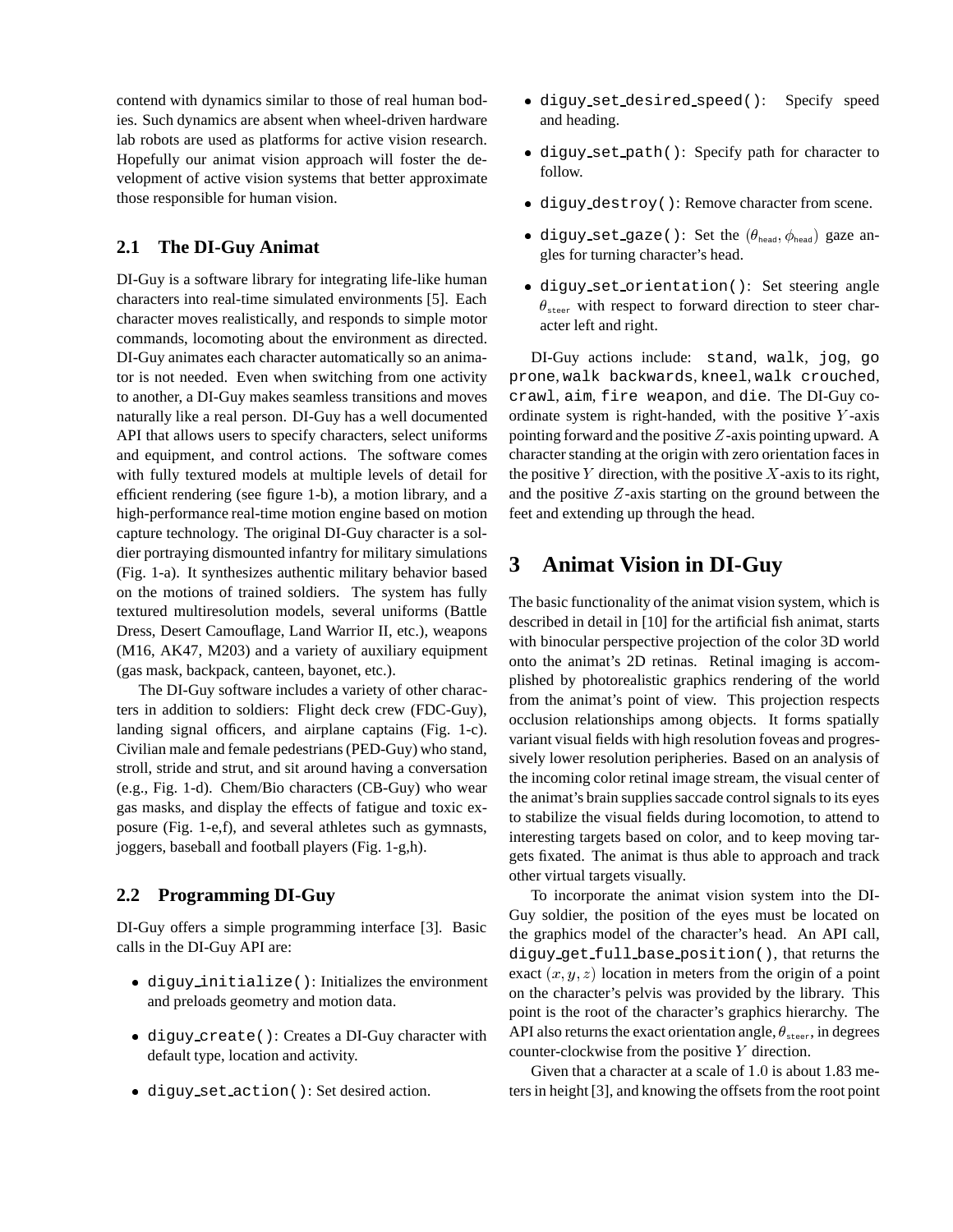

Figure 1: (a) Two DI-Guy soldiers in BDU military uniform. (b) DI-Guy models come in multiple levels of detail, ranging from 2500 polygons down to 38. (c) Landing signal officer. (d) A pedestrian DI-Guy character. (e) CB-Guy with gas mask equipment. (f) Two soldiers wearing gas masks. (g) DI-Guy athlete doing a back flip. (h) The Superbowl using real-time DI-Guy athletes. (Images courtesy of BDI.)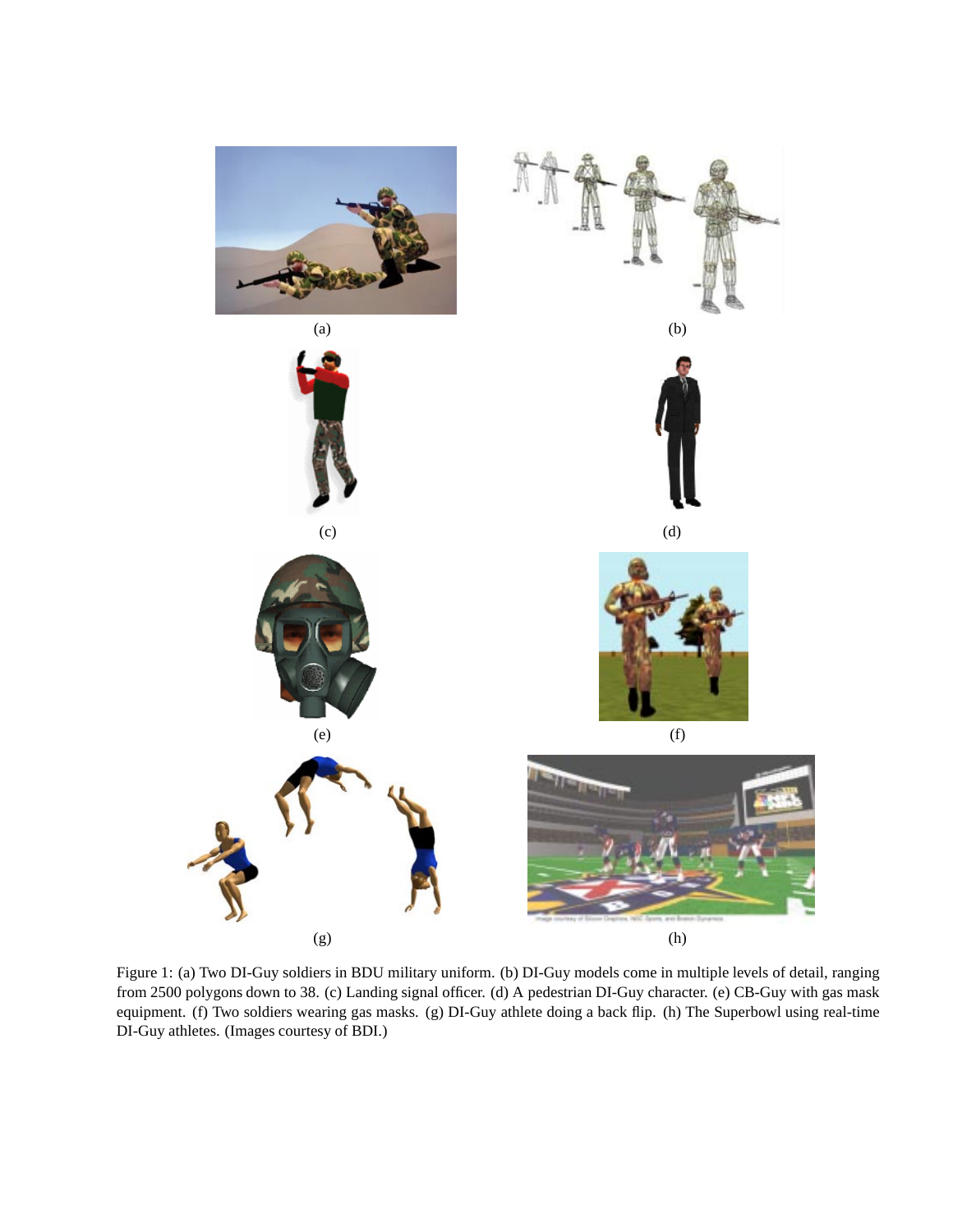

Figure 2: Measurements used to compute the location of the eyes for a DI-Guy character at a scale of 1:0.

to different joint positions, we are able to work our way up the kinematic chain of the body to calculate the location of a point in the head centered between the two eyes. Choosing an appropriate baseline to separate the two virtual eyes, we are able to localize the left and right eyes of the character in arbitrary pose. This can be visualized from figure 2.

#### **3.1 Eyes and Retinal Imaging**

Like the artificial fish, the DI-Guy virtual character has binocular vision. The movements of each eye are controlled through two gaze angles  $(\theta_{\text{eye}}, \phi_{\text{eye}})$  which specify the horizontal and vertical rotation of the eyeball, respectively, independent of the movement of the head. The angles are measured with respect to the head coordinate frame, which is itself relative to the body coordinate frame. Therefore, the eye is looking straight ahead when  $\theta_{\text{eye}} = \phi_{\text{eye}} = 0^{\circ}$  with respect to the head forward direction. Also the head is gazing forward when  $\theta_{\text{head}} = \phi_{\text{head}} = 0^{\circ}$  with respect to the forward direction of the body.

The retinal field of each eye has three levels of decreasing resolution. This approximates the spatially nonuniform, foveal/peripheral imaging capabilities typical of human eyes. The level  $l = 0$  camera has the widest field of view (about 80 ) and the horizontal and vertical fields of view for the level <sup>l</sup> camera are related by

$$
f_x^l = 2 \tan^{-1} \left( \frac{d_x/2}{2^l f_c^0} \right); \qquad f_y^l = 2 \tan^{-1} \left( \frac{d_y/2}{2^l f_c^0} \right), \tag{1}
$$

where  $d_x$  and  $d_y$  are the horizontal and vertical image dimensions and  $f_c^0$  is the focal length of the wide field of view camera ( $l = 0$ ). Initially  $f_c^0$  is unknown, but the  $l = 0$  field of view is known, then  $f_c^0$  is first computed using

$$
f_c^0 = \frac{d_x}{2 \tan(\frac{f_x^0}{2})},\tag{2}
$$

and this value is used to determine the field of view at the other levels.

Fig. 3(a) shows an example of the multiscale retinal pyramid with highest resolution and smallest field of view at the fovea  $l = 2$ , and lowest resolution with largest field of view at the peripheral image  $l = 0$ . Fig. 3(b) shows the binocular retinal images with a black border around each magnified component image to reveal the retinal image structure in the figure.

#### **3.2 Foveation and Vergence**

The DI-Guy animat employs our color histogram methods described in detail in [10]. A model image used to recognize targets is shown in Fig. 4. When a target is detected in the visual periphery using color histogram intersection, it is localized using the color histogram backprojection method. The eyes will then saccade to the angular offset of the target's location to bring it within the fovea. The left and right eyes are then converged by computing the stereo disparities  $(u, v)$  between the left and right foveal images at the current level and correcting the gaze angles of the left eye to bring it into registration with the right eye.

Detection and localization continues from frame to frame at the current foveal level as long as the area of the target in this level is below a specific threshold area. When the DI-Guy animat comes too close to the target it is tracking and the target area increases accordingly, the gaze control algorithm will work at the next lower level were the field of view is larger and thus the target area is smaller and contained inside the level's frame. Also, the speed of the animat is reduced when it approaches too close to the target in order to avoid collision. When the target moves farther away from the animat as indicated by a smaller target area in the current level's image frame, the animat will increase its speed and the foveation and vergence will take place at the next higher level where the calculations are more accurate.

 $\left(\frac{c}{c}\right)$ , imate size of the target histogram as explained in [10]. The area of the target is thus obtained by summing up the num-It is straightforward to estimate the area of the target accurately once it has been detected. This is done using our implementation of the histogram intersection method, which sizes down an initially larger model histogram to the approximate size of the target histogram as explained in [10]. The ber of pixels in the sized down model histogram bins. This is another advantage of our robust implementation of the color histogram intersection method.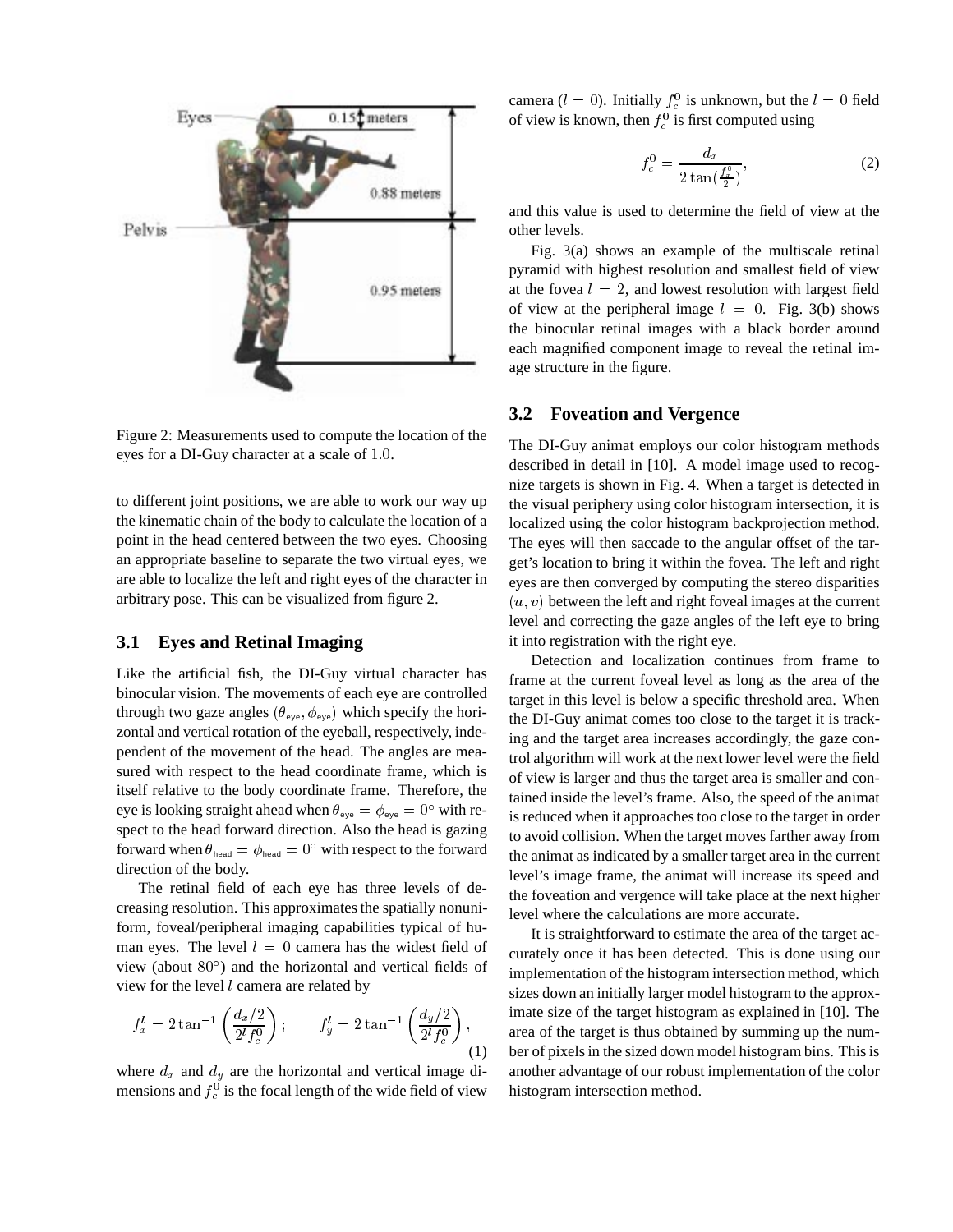

(b)

Figure 3: Binocular retinal imaging. (a) 3 component images;  $l = 0, 1$  are peripheral images;  $l = 2$  is foveal image. (b) Binocular retinal images (borders of component images are shown in black).



Figure 4: The model image of the target detected by the DI-Guy animat.

#### **3.3 Vision-Guided Navigation**

The DI-Guy animat has different degrees of freedom than the artificial fish animat. The soldier's body can be steered relative to the positive  $Y$  direction using the orientation angle  $\theta_{\text{steer}}$ . The soldier can also move its head relative to its body using the head gaze angles  $(\theta_{\text{head}}, \phi_{\text{head}})$ . It can also move its eyes relative to the head using the eye gaze angles  $(\theta_{\text{eye}}, \phi_{\text{eye}})$ . This added freedom necessitates a modification to the original gaze control algorithm in order to coordinate the eye-head-body motion. Initially, all angles are set to zero indicating a forward orientation with the head and eyes gazing forward. As the animat fixates and tracks a target, the eye gaze angles are used to rotate the head such that if  $(\theta_{\text{eye}}, \phi_{\text{eye}}) > \tau_{\text{head}}$  then  $(\theta_{\text{head}}, \phi_{\text{head}})=(\theta_{\text{eye}}, \phi_{\text{eye}})$ . Thus, the head is turned to align with the gaze direction of the eyes. This continues until  $\theta_{\text{head}} > \tau_{\text{steer}}$ , at which point  $\theta_{\text{steer}}$  is set to equal  $\theta_{\text{head}}$ , thus steering the animat in the gaze direction. This simple control method allows the animat effectively to navigate the virtual environment in a natural way while vi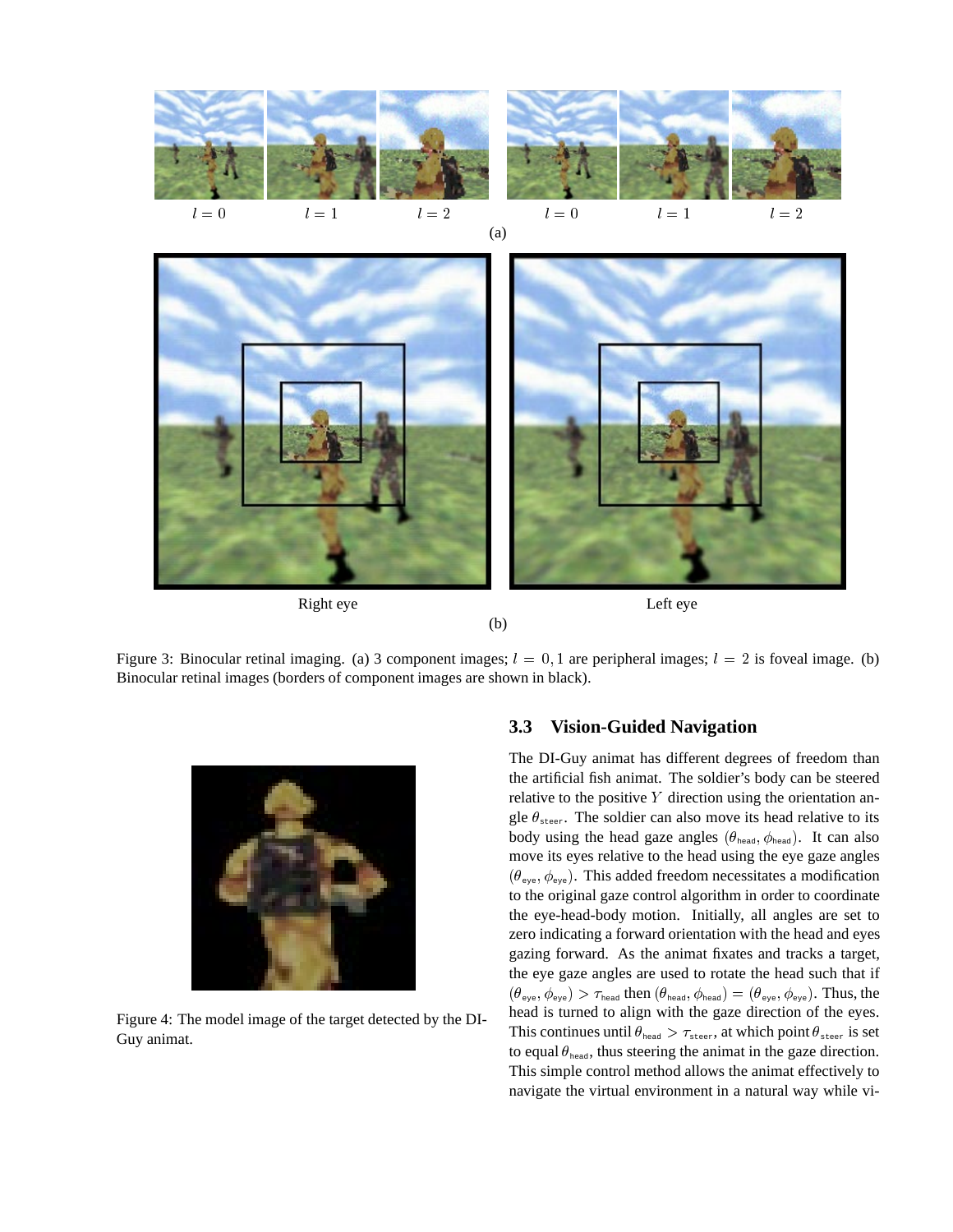sually tracking targets.

Figures 5 and 6 show a sequence of image frames of a DI-Guy soldier animat pursuing an enemy soldier. The sequence is shown from frame <sup>57</sup> to frame <sup>97</sup>, sampling every <sup>10</sup> frames. The inter-frame time step was approximately 0.13 seconds. Fig. 5 shows a top and side view of the observer in the grey uniform fixating on the soldier in the desert camouflage uniform, and successfully tracking it from frame to frame. The lines emanating from the soldier animat's eyes indicate the lines of sight from the left and right eyes intersecting at the fixation point on the target soldier, thus clearly showing the vergence of the eyes on the target. There are seven other soldiers in land warrior camouflage uniforms training in the background. They are ignored by the observer animat even though they appear in its peripheral vision. For this sequence, we have set  $\tau_{\text{head}} = 15^{\circ}$ , and  $\tau_{\textnormal{\tiny{steer}}} = 30^{\circ}$ .

Fig. 6 shows the corresponding stereo images acquired by the observer during navigation. It shows the target nicely fixated in the center of the left and right foveas as the animat tracks the target throughout the sequence. Fixation is achieved by foveating the eyes with compensating saccade signals.

# **4 Summary and Conclusions**

We have presented computer vision research carried out within the framework of our recently proposed animat vision paradigm. Our research was motivated in part by the realization that many active vision researchers would rather not have their progress impeded by the limitations and complications of currently available hardware. Animat vision offers a viable, purely software alternative to the prevailing hardware vision mindset. Our approach is uniquely defined by the convergence of advanced physics-based artificial life modeling of natural animals, efficient photorealistic rendering of 3D virtual worlds on standard computer graphics workstations, and active computer vision algorithms.

The animat vision system which was implemented for the artificial fish world in [10], was adapted and integrated into the DI-Guy virtual human environment. The full animat vision prototype system was implemented in the DI-Guy soldier which served as a virtual robotic agent with binocular mutiresolution retinas, visual field stabilization, color object recognition and localization, target foveation, vergence of left and right eyes, and saccadic eye movements to fixate and track interesting targets. Our work should also be relevant to the design of active vision systems for physical robotics.

# **Acknowledgements**

The research described herein was supported by grants from the Natural Sciences and Engineering Research Council of Canada. We would also like to thank Boston Dynamics Inc. for providing us with the DI-Guy library and the technical support we needed.

### **References**

- [1] R. Bajcsy. Active perception. *Proceedings of the IEEE*, 76(8):996–1005, 1988.
- [2] D. Ballard. Animate vision. *Artificial Intelligence*, 48:57–86, 1991.
- [3] BDI, editor. *DI-Guy User Manual, Version 3*. Boston Dynamics Inc., Cambridge, MA, 1998.
- [4] J. J. Gibson. *The Ecological Approach to Visual Perception*. Houghton Mifflin, Boston, MA, 1979.
- [5] J. Koechling, A. Crane, and M. Raibert. Applications of realistic human entities using DI-Guy. In *Proc. of Spring Simulation Interoperability Workshop*, Orlando, Florida, 1998.
- [6] T.F. Rabie and D. Terzopoulos. Motion and color analysis for animat perception. In *Proc. Thirteenth National Conf. on Artificial Intelligence (AAAI'96)*, pages 1090–1097, Portland, Oregon, August 4-8 1996.
- [7] T.F. Rabie and D. Terzopoulos. Stereo and color analysis for dynamic obstacle avoidance. In *Proc. IEEE Computer Society Conference on Computer Vision and Pattern Recognition (CVPR'98)*, Santa Barbara, California, June 23-25 1998.
- [8] M.J. Swain and M.A. Stricker. Promising directions in active vision. *Inter. J. Computer Vision*, 11(2):109 – 126, 1993.
- [9] D. Terzopoulos and T.F. Rabie. Animat vision: Active vision in artificial animals. In *Proc. Fifth Inter. Conf. Computer Vision (ICCV'95)*, pages 801 – 808, MIT, Cambridge, MA, June 20 - 23 1995.
- [10] D. Terzopoulos and T.F. Rabie. Animat vision: Active vision in artificial animals. *Videre: Journal of Computer Vision Research*, 1(1):2–19, September 1997.